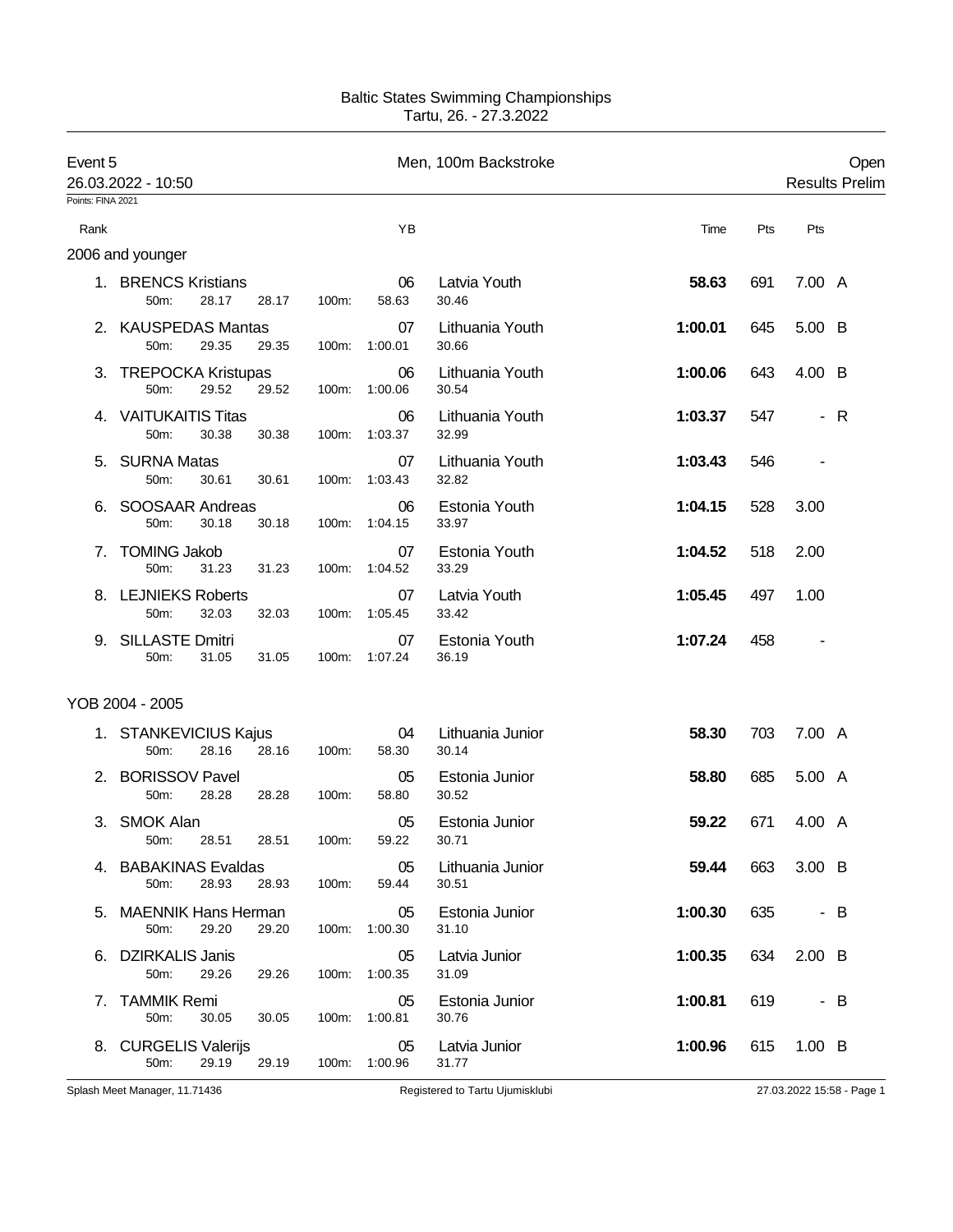## Baltic States Swimming Championships Tartu, 26. - 27.3.2022

|      | Event 5, Boys, 100m Backstroke, Prelim, YOB 2004 - 2005 |       |                     |                           |         |     |               |  |
|------|---------------------------------------------------------|-------|---------------------|---------------------------|---------|-----|---------------|--|
| Rank |                                                         |       | YB                  |                           | Time    | Pts | Pts           |  |
| 9.   | <b>EINBERG Endrik</b><br>50m:<br>30.47<br>30.47         | 100m: | 04<br>1:02.86       | Estonia Junior<br>32.39   | 1:02.86 | 561 | - R           |  |
|      | 10. VAINIKK Raido<br>30.76<br>50m:<br>30.76             | 100m: | 05<br>1:03.60       | Estonia Junior<br>32.84   | 1:03.60 | 541 |               |  |
| Open |                                                         |       |                     |                           |         |     |               |  |
|      | 1. FELDBERGS Girts<br>28.01<br>50m:<br>28.01            | 100m: | 93<br>56.36         | Latvia Open<br>28.35      | 56.36   | 778 | - A           |  |
| 2.   | <b>CESNAKAS Edvinas</b><br>50m:<br>28.14<br>28.14       | 100m: | 03<br>57.92         | Lithuania Open<br>29.78   | 57.92   | 717 | A             |  |
| 3.   | <b>GRIGAITIS Erikas</b><br>50m:<br>28.11<br>28.11       | 100m: | 02<br>58.14         | Lithuania Open<br>30.03   | 58.14   | 709 | - A           |  |
|      | 4. STANKEVICIUS Kajus<br>28.16<br>50m:<br>28.16         | 100m: | 04<br>58.30         | Lithuania Junior<br>30.14 | 58.30   | 703 | 7.00 A        |  |
| 5.   | <b>BRENCS Kristians</b><br>50m:<br>28.17<br>28.17       | 100m: | 06<br>58.63         | Latvia Youth<br>30.46     | 58.63   | 691 | 7.00 A        |  |
| 6.   | <b>BORISSOV Pavel</b><br>50m:<br>28.28<br>28.28         | 100m: | 05<br>58.80         | Estonia Junior<br>30.52   | 58.80   | 685 | 5.00 A        |  |
|      | 7. VEINBERGS Toms<br>50m:<br>28.69<br>28.69             | 100m: | 02<br>59.19         | Latvia Open<br>30.50      | 59.19   | 672 | - A           |  |
|      | 8. SMOK Alan<br>50m:<br>28.51<br>28.51                  | 100m: | 05<br>59.22         | Estonia Junior<br>30.71   | 59.22   | 671 | 4.00 A        |  |
| 9.   | <b>NIINE Jannes</b><br>28.33<br>50m:<br>28.33           | 100m: | 02<br>59.39         | Estonia Open<br>31.06     | 59.39   | 665 | - B           |  |
|      | 10. BABAKINAS Evaldas<br>28.93<br>50m:<br>28.93         | 100m: | 05<br>59.44         | Lithuania Junior<br>30.51 | 59.44   | 663 | 3.00 B        |  |
|      | 11. KAUSPEDAS Mantas<br>50m:<br>29.35<br>29.35          | 100m: | 07<br>1:00.01       | Lithuania Youth<br>30.66  | 1:00.01 | 645 | 5.00 B        |  |
|      | 12. TREPOCKA Kristupas<br>29.52<br>29.52<br>50m:        |       | 06<br>100m: 1:00.06 | Lithuania Youth<br>30.54  | 1:00.06 | 643 | 4.00 B        |  |
|      | 13. MAENNIK Hans Herman<br>50m:<br>29.20<br>29.20       | 100m: | 05<br>1:00.30       | Estonia Junior<br>31.10   | 1:00.30 | 635 | - B           |  |
|      | 14. DZIRKALIS Janis<br>50m:<br>29.26<br>29.26           | 100m: | 05<br>1:00.35       | Latvia Junior<br>31.09    | 1:00.35 | 634 | $2.00\quad B$ |  |
|      | 15. TAMMIK Remi<br>50m:<br>30.05<br>30.05               | 100m: | 05<br>1:00.81       | Estonia Junior<br>30.76   | 1:00.81 | 619 | $-B$          |  |
| 16.  | <b>CURGELIS Valerijs</b><br>50m:<br>29.19<br>29.19      | 100m: | 05<br>1:00.96       | Latvia Junior<br>31.77    | 1:00.96 | 615 | $1.00\quad B$ |  |